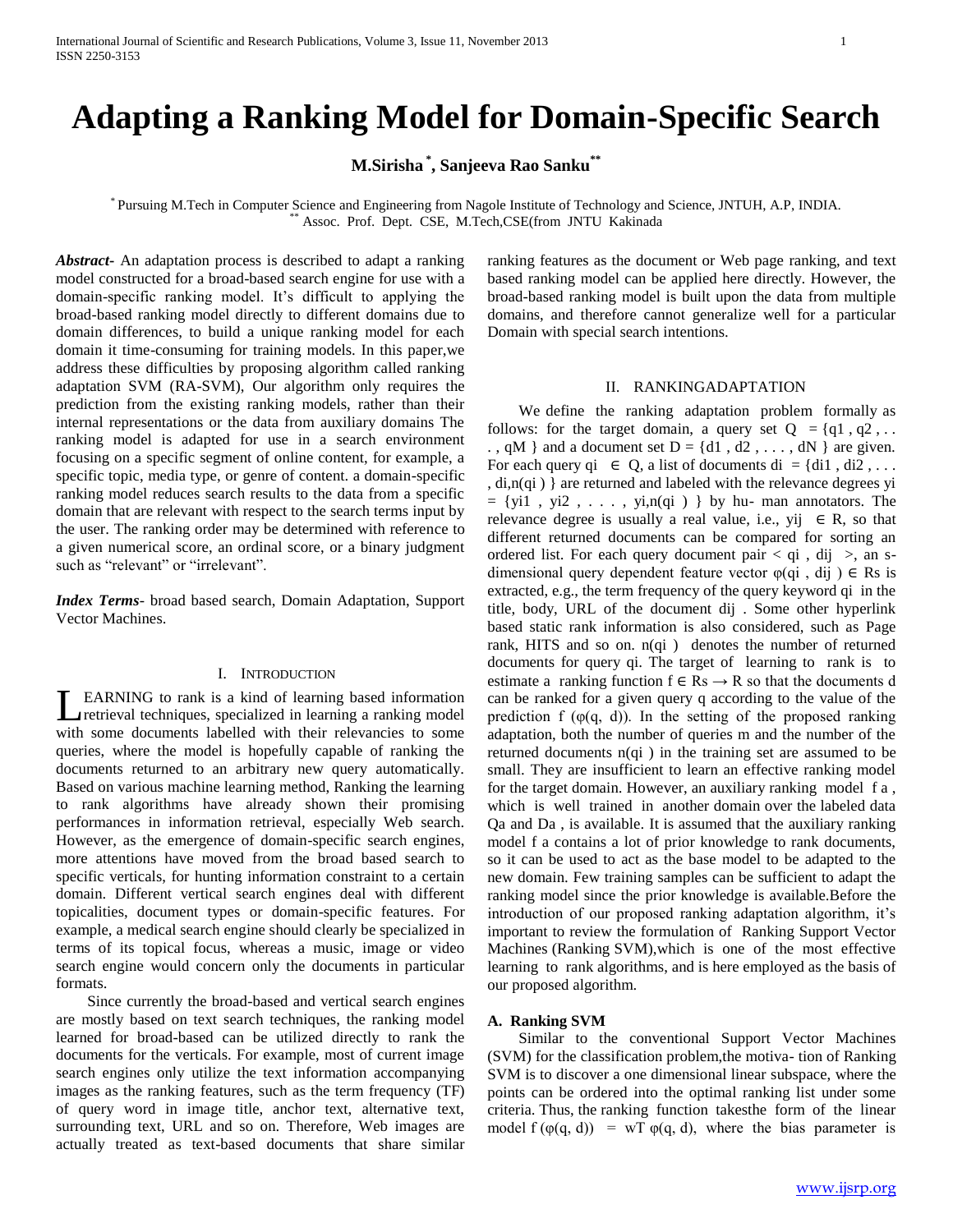ignored, because the final ranking list sorted by the prediction f is invariant to the bias. The optimization proble for Ranking SVM is defined

follows:

$$
\min_{f, \xi_{ijk}} \frac{1}{2} ||f||^2 + C \sum_{i,j,k} \xi_{ijk}
$$
\ns.t.  $f(\phi(q_i, d_{ij})) - f(\phi(q_i, d_{ik})) \ge 1 - \xi_{ijk}$   
\n $\xi_{ijk} \ge 0$ ,  
\nfor  $\forall i \in \{1, 2, ..., M\}$ ,  
\n $\forall j \forall k \in \{1, 2, ..., n(q_i)\}$  with  $y_{ij} > y_{ik}$ , (1)

 where C is the trade-off parameter for balancing the large-margin regularization  $||f||2$  and the loss term  $\overline{z}$ *i*,j,k  $\xi$ *i*jk Because f is a linear model , we can derive that

f (φ(qi, dij))−f (φ(qi, dik)) = f (φ(qi, dij)−φ(qi, dik)), with φ(qi , dij )−φ(qi , dik ) denoting the difference of the feature vectors between the document pair dij and dik . If we further introduce the binary label sign(yij – yik) for each pair of documents dij and dik , the above Ranking SVM problem can be viewed as a standard SVM for classifying document pairs into positive or negative, i.e., whether the document dij should be ranked above dik or not. Since the number of labeled samples for the new domain is small, if we train the model using only the samples in the new domain, it will suffer from the insufficient training sample problem, which is ill-posed and the solution may be easily overfitting to the labelled samples with low generalization ability. Moreover, the current SVM solver requires super-quadratic computational cost for the training, as a consequence, it is quite time-consuming and nearly infeasible to train models using the training data from both the auxiliary domain and the target domain. This problem is more severe for the ranking SVM since the training are based on pairs and so the problem size is quadratic to the sample size. In the following, we will develop and algorithm to labelled in the new domain. By model adaption, both the effectiveness of the result ranking model and the efficiency of the training process are achieved.

## **B. Ranking Adaptation SVM**

as the prior information, so that the ill-posed problem in the It can be assumed that, if the auxiliary domain and the target domain are related, their respective ranking func- tions f a and f should have similar shapes in the function space  $Rs \rightarrow R$ . Under such an assumption, f a actually provides a prior knowledge for the distribution of f in its parameter space. The conventional regularization framework, such as Lp -norm regularization, manifold regularization designed for SVM,regularized neural network and so on, shows that the solution of an ill-posed problem can be approximated from variational principle, which contains both the data and the prior assumption.Consequently, we can adapt the regularization framework which utilizes the f a target domain, where only few query document pairs are labeled, can be solved elegantly. By modeling our assumption into the regularization term, the learning problem of Ranking Adaptation SVM (RA-SVM) can be formulated as:

$$
\min_{f, \xi_{ijk}} \frac{1 - \delta}{2} ||f||^2 + \frac{\delta}{2} ||f - f^a||^2 + C \sum_{i,j,k} \xi_{ijk}
$$
\ns.t.

\n
$$
f(\phi(q_i, d_{ij})) - f(\phi(q_i, d_{ik})) \geq 1 - \xi_{ijk}
$$
\n
$$
\xi_{ijk} \geq 0,
$$
\nfor

\n
$$
\forall i \in \{1, 2, ..., M\},
$$
\n
$$
\forall j \forall k \in \{1, 2, ..., n(q_i)\} \text{ with } y_{ij} > y_{ik}.
$$
\n(2)

 The objective function (2) consists of the adaptation regularization term  $||f - f|| = ||f||$ , which minimizes the dis-tance between the target ranking function and the auxil-iary one in the function space or the parameter space, to make them close; the large-margin regularization ||f ||2 ; and the loss term Pi,j,k ξijk . The parameter  $\delta \in [0, 1]$  is a trade-off term to balance the contributions of large- margin regularization ||f ||2 which makes the learned model numerically stable, and adaptation regularization  $||f - f a||2$  which makes the learned model similar to the auxiliary one. When  $\delta = 0$ , Problem (2) degrades to the conventional Ranking SVM (1), in other words, RA-SVM is equivalent to directly learning Ranking SVM over the target domain, without the adaptation of f a. The parameter C is the same as in Ranking SVM, for balanc-ing the contributions between the loss function and the regularization terms. It can be observed that when  $C = 0$  and  $\delta = 1$ , Eq. (2) actually discards the labeled samples in the target domain, and directly output a ranking function with  $f = f a$ . This is sometimes desirable, since if the labeled samples in the target domain are unavailable or unusable, f a is believed to be better than random guess for ranking the documents in the target domain,as long as the auxiliary domain and the target domain are related.

## **C.Optimization Methods**

To optimize Problem  $(2)$ , we briefly denote xijk  $\varphi$ (qi, dij) –  $\varphi$ (qi, dik) and introduce the Lagrange multi-pliers to integrate the constraints of (2) into the objective function, which results in the primal problem:

$$
L_P = \frac{1 - \delta}{2} ||f||^2 + \frac{\delta}{2} ||f - f^a||^2 + C \sum_{i,j,k} \xi_{ijk}
$$

$$
\left| - \sum_{i,j,k} \mu_{ijk} \xi_{ijk} - \sum_{i,j,k} \alpha_{ijk} (f(\mathbf{x}_{ijk}) - 1 + \xi_{ijk})).
$$
 (3)

 Taking the derivatives of LP w.r.t. f , and setting it to zero, we can obtain the solution as:

$$
f(\mathbf{x}) = \delta f^a(\mathbf{x}) + \sum_{i,j,k} \alpha_{ijk} \mathbf{x}_{ijk}^T \mathbf{x}.
$$
 (4)

Denoting  $\Delta f(x) = \Sigma$  i,j,k αijk xT Viewed as the part of support vectors learned from the target domain, we can derive from (4) that the final ranking function f , which we would like to achieve for the target domain, is a linear combination between the auxiliary function f a and the target part ∆f , and the parameter  $\delta$  controls the contribution of f a .In addition to (4), the optimal solution of problem (2) should satisfy the Karush-Kuhn-Tucker (KKT) con-ditions, which are composed of: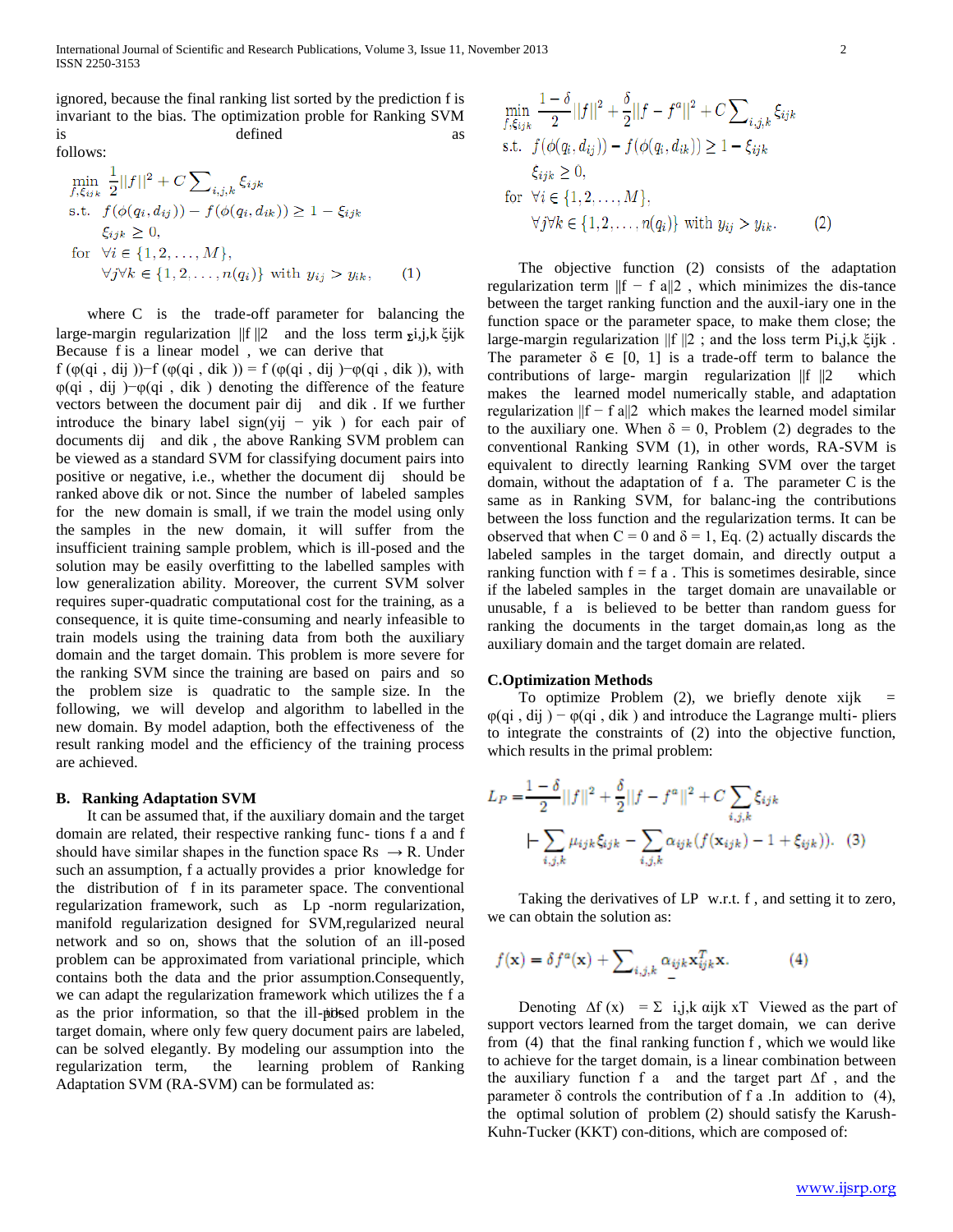Substituting (4) and (5) back into (3), we can derive the dual problem formulation as:

$$
\max_{\alpha_{ijk}} -\frac{1}{2} \sum_{i,j,k} \sum_{l,m,n} \alpha_{ijk} \alpha_{lmn} \mathbf{x}_{ijk}^T \mathbf{x}_{lmn} + \sum_{i,j,k} (1 - \delta f^a(\mathbf{x}_{ijk})) \alpha_{ijk}
$$
\n
$$
\text{s.t. } 0 \le \alpha_{ijk} \le C,
$$
\n
$$
\text{for } \forall i \in \{1, 2, ..., M\},
$$
\n
$$
\forall j \forall k \in \{1, 2, ..., n(q_i)\} \text{ with } y_{ij} > y_{ik}.
$$
\n(6)

 The above problem is a standard Quadratic Programming(QP) problem, and any standard QP solvers, e.g. over fitting problem can be overcome by utilizing the prior information from the auxiliary model.

## **D. Discussions**

 The proposed RA-SVM has several advantages, which makes our algorithm highly applicable and flexible when applied to the practical applications. We'll give more discussions of the characteristics of RA-SVM in the following.

- Model adaptation: the proposed RA-SVM does not need the labeled training samples from the auxil-iary domain, but only its ranking model f a . Such a method is more advantageous than data based adaptation, because the training data from auxiliary domain may be missing or unavailable, for the copy- right protection or privacy issue, but the ranking model is comparatively easier to obtain and access.
- Black-box adaptation: The internal representation of the model f a is not needed, but only the prediction of the auxiliary model to the training samples from the target domain  $f(x)$  is used. It brings a lot of flexibilities in some situations where even the auxiliary model itself may be unavailable. Also, in some cases, we would like to use a more advanced algorithm for learning the ranking model for the new target domain, than the one used in the old auxiliary domain, or in other cases, the algorithm used in the old domain is even unknown to us. By the black-box adaptation property, we don't need to have any idea on the model used in the auxiliary do- main, but only the model predictions are required.
- Reducing the labelling cost: by adapting the auxiliary ranking model to the target domain, only a small number of samples need to be labelled,In Section 5,

we'll experimentally demonstrate the proposed RA-SVM model is quite robust and well-performed, even with only a small number of training samples labeled.

 Reducing the computational cost: It has been shown that our ranking adaptation algorithm can be trans-formed into a Quadratic Programming(QP) problem, with the learning complexity directly related to the number of labeled samples in the target domain.

### III. EXPLORE RANKING ADAPTABILITY

 Though the ranking adaptation can mostly provide ben- efits for learning a new model, it can be argued that when the data from auxiliary and target domains share little common knowledge, the auxiliary ranking model can provide little help or even negative influence, to the ranking of the documents in the target domain. Consequently, it is imperative to develop a measure for quantitatively estimating the adaptability of the auxiliary model to the target domain. However, given a ranking model and a dataset collected for a particular target domain, it's nontrivial to measure their correlations di- rectly, because neither the distribution of the ranking model nor that of the labeled samples in the target domain is trivial to be estimated. Thus, we present some analysis on the properties of the auxiliary model,based on which the definition of the proposed adaptability is presented.

## **A.Auxiliary Model Analysis**

 We analyze the effects of auxiliary models through the loss constraint in the formulation of our RA-SVM. By substituting (4) into (2), we can obtain that:

 $\sum$ f a (xijk ) +  $\Delta$ f (xijk )  $\geq$  1 –  $\xi$ ijk with yij > yik, and ξijk  $\geq 0$ , (9)

where, as defined before, xijk =  $\varphi$ (qi, dij) –  $\varphi$ (qi, dik) and  $\Delta f = \Sigma i, j, k$  αijk xT k x. Thus, in order to minimize the ranking error ξijk for the document pair dij and dik , we hope to get a large prediction value on the left-hand side of the first inequation in (9). For a given auxiliary ranking function f a, a comparatively large f a(xijk) suggests that f a can correctly judge the order for the document pair dij and dik , and vice versa. According to the constraints (9), if f a is capable of predicting the order of the documents correctly, we can correspondingly lower the contribution of the part of the ranking function learned in the target domain, i.e.,  $\Delta f$ . At an extreme case, if f a is able to predict all pairs of documents correctly in the target domain, namely it can give perfect ranking lists for all the labeled queries, we may derive that f should be applied to the target domain directly with only small modifications, i.e., satisfying the "large margin"requirement in the target domain. On the other hand,if f cannot give a desirable ordering of the document pairs, we have to rely on ∆f more to eliminate the side effects of f a , so that the ranking error over labelled samples is reduced. Consequently, the performance of f a over the labeled document pairs in the target domain can greatly boost the learning of RA-SVM for the ranking adaptation.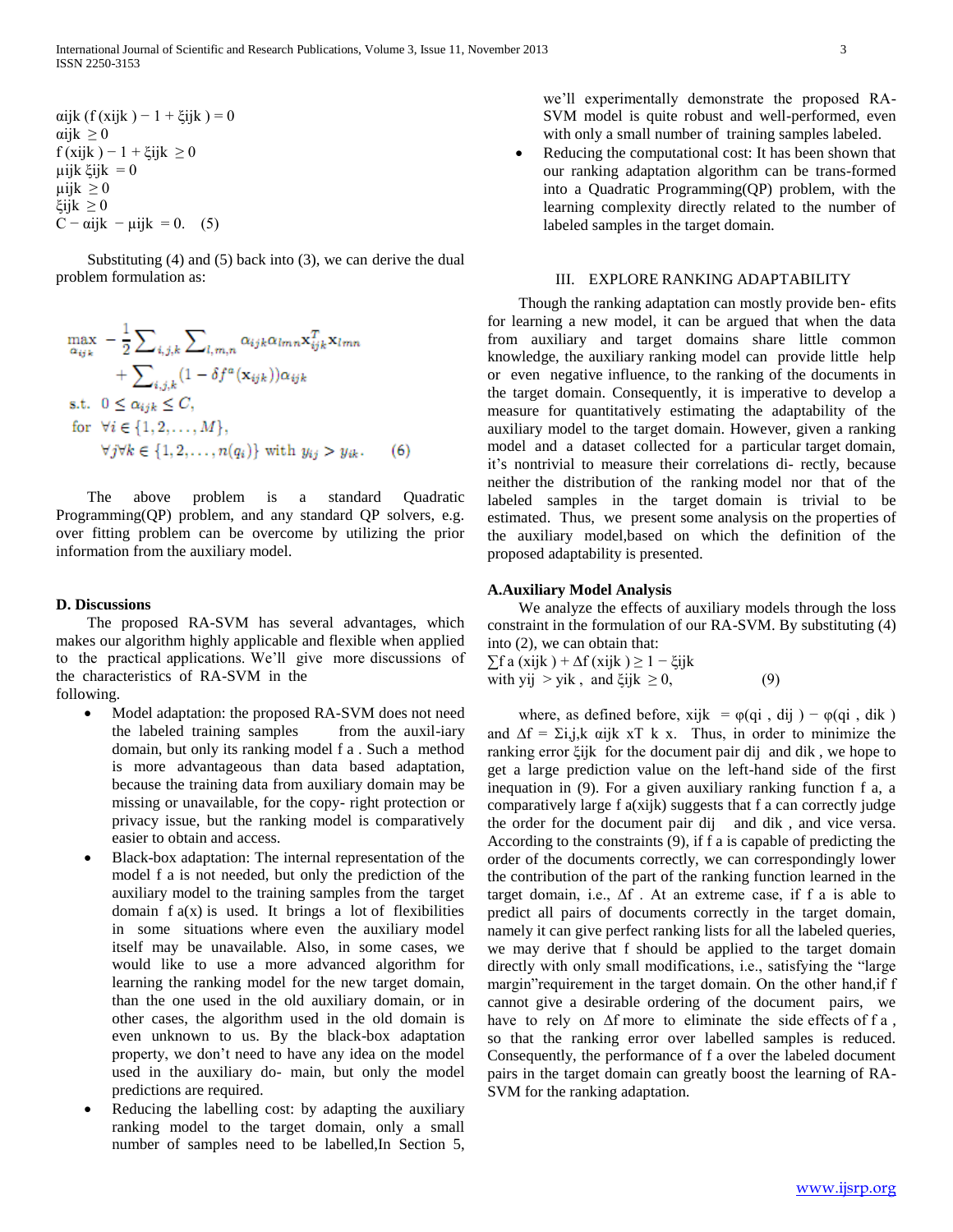# **B.Ranking Adaptability**

 Based on the above analysis of f a , we develop the *ranking adaptability* measurement by investigating the correlation between two ranking lists of a labeled query in the target domain, i.e., the one predicted by f a and the ground-truth one labeled by human judges. Intuitively,if the two ranking lists have high positive correlation,the auxiliary ranking model f a is coincided with the distribution of the corresponding labeled data, therefore we can believe that it possesses high ranking adaptability towards the target domain, and vice versa. This is because the labeled queries are actually randomly sampled from the target domain for the model adaptation,and can reflect the distribution of the data in the target domain.

 The proposed *ranking adaptability* measures the corelation between the ranking lists sorted by auxiliary model prediction and the ground truth, which in turn gives us an indication of whether the auxiliary ranking model can be adapted to the target domain, and how much assistance it can provide. Based on the *ranking adaptability*, we can perform automatic model selection for determining which auxiliary models will be adapted.

#### IV. PROCEDURE

This paper is integrated with following Modules:

- A. Ranking Adaptation Module.
- B. Explore Ranking adaptability Module.

C. Ranking adaptation with domain specific search Module.

D. Ranking Support Vector Machine Module.

# **A. Ranking adaptation Module**

 Ranking adaptation is closely related to classifier adaptation, which has shown its effectiveness for many learning problems. Ranking adaptation is comparatively more challenging. Unlike classifier adaptation, which mainly deals with binary targets, ranking adaptation desires to adapt the model which is used to predict the rankings for a collection of domains. In ranking the relevance levels between different domains are sometimes different and need to be aligned. We can adapt ranking models learned for the existing broad-based search or some verticals, to a new domain, so that the amount of labeled data in the target domain is reduced while the performance requirement is still guaranteed and how to adapt the ranking model effectively and efficiently .

# **B.Explore Ranking adaptability Module**

 **Ranking adaptability** measurement by investigating the correlation between two ranking lists of a labeled query in the target domain, i.e., the one predicted by fa and the ground-truth one labeled by human judges. Intuitively, if the two ranking lists have high positive correlation, the auxiliary ranking model fa is coincided with the distribution of the corresponding labeled data, therefore we can believe that it possesses high ranking adaptability towards the target domain, and vice versa. This is because the labeled queries are actually randomly sampled from the target domain for the model adaptation, and can reflect the distribution of the data in the target domain.

# **C. Ranking adaptation with domain specific search Module**

 Data from different domains are also characterized by some domain-specific features, e.g., when we adopt the ranking model learned from the Web page search domain to the image search domain, the image content can provide additional information to facilitate the text based ranking model adaptation. In this section, we discuss how to utilize these domain-specific features, which are usually difficult to translate to textual representations directly, to further boost the performance of the proposed RA-SVM. The basic idea of our method is to assume that documents with similar domain-specific features should be assigned with similar ranking predictions. We name the above assumption as the consistency assumption, which implies that a robust textual ranking function should perform relevance prediction that is consistent to the domain-specific features. The basic idea of our method is to assume that documents with similar domain-specific features should be assigned with similar ranking predictions.

#### **D. RankingSupportVector Machines Module**

 Ranking Support Vector Machines (Ranking SVM), which is one of the most effective learning to rank algorithms, and is here employed as the basis of our proposed algorithm, the proposed RA-SVM does not need the labeled training samples from the auxiliary domain, but only its ranking model fa. Such a method is more advantageous than data based adaptation, because the training data from auxiliary domain may be missing or unavailable, for the copyright protection or privacy issue, but the ranking model is comparatively easier to obtain and access.

#### V. RELATED WORK

 We present some works that closely relate to the concept of ranking model adaptation here. To create a ranking model that can rank the documents according to their achine learning techniques have been proposed. Some of them transform the ranking problem into a pairwise classification problem, which takes a pair of documents as a sample, with the binary label taken as the sign of the relevance difference between the two documents, e.g. Ranking SVM,RankBoost, RankNet and etc. Some other methods including ListNet,AdaRank,PermuRank,LambdaRank and etc., focus on the structure of ranking list and the direct optimization of the objective evaluation measures such as Mean Average Precision (MAP) and Normalized Discounted Cumulative Gain (NDCG). In this paper, instead of designing a new learning algorithm, we focus on the adaptation of ranking models across different domains based on the existing learning to rank algorithms.A lot of domain adaptation methods have also been proposed to adapt auxiliary data or classifiers to a new domain. Daume and Marcu proposed a statistical formulation in terms of a mixture model to address the domain distribution differences between training and testing set. A boosting framework was also presented for the similar problem . For natural language processing, Blitzer and et al introduced a structural correspondence learning method which can mine the correspondences of features from different domains. For multimedia application, Yang and et al.proposed Adaptive SVM algorithm for the cross-domain video concept detection problem. However, these works are mainly designed for